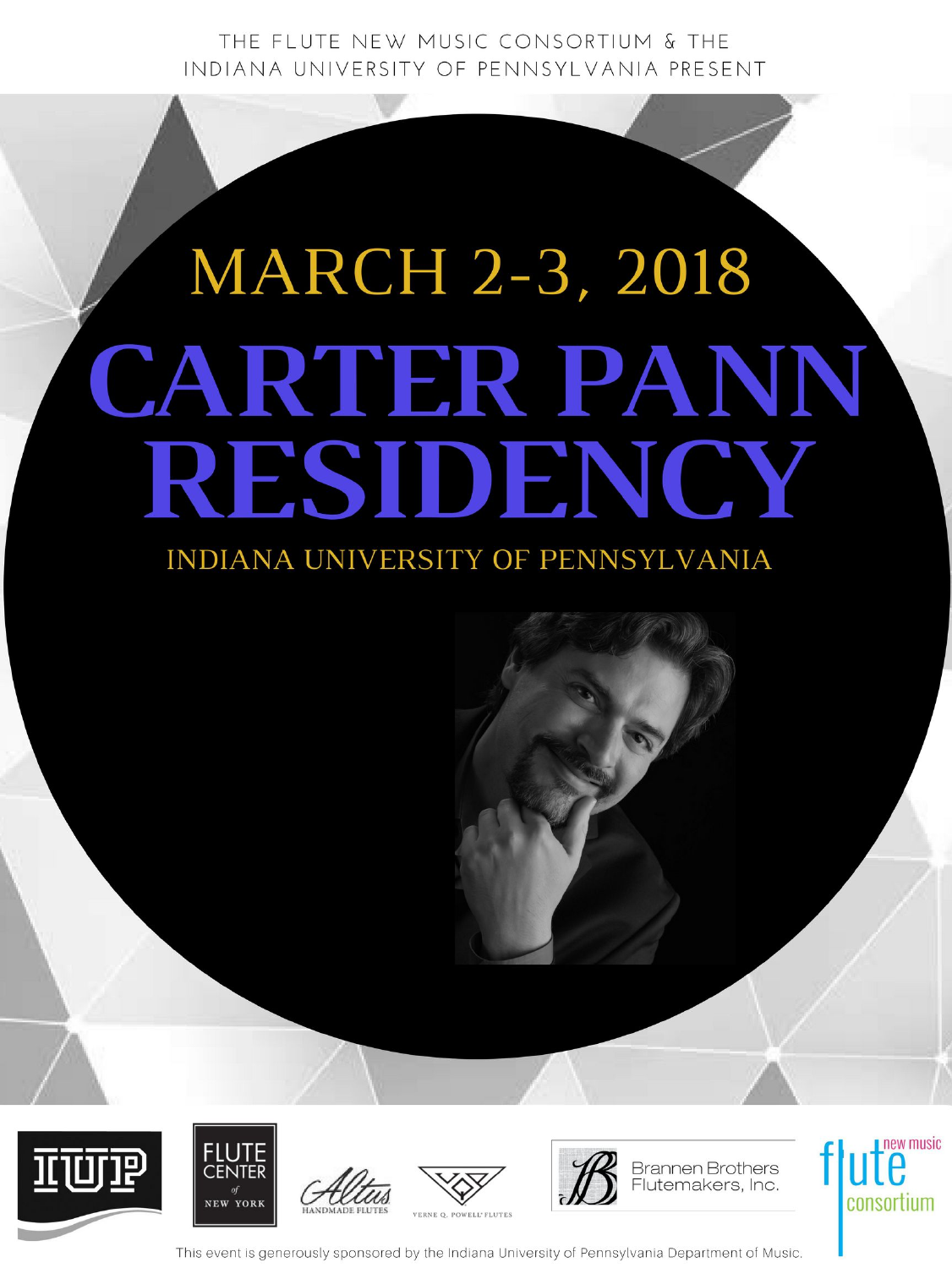## **The Indiana University of Pennsylvania Department of Music**

The Department of Music at IUP has a rich history dating back to the founding of this institution in 1875. Graduates of the department have gone on to distinguished careers in performance, teaching, and other fields within the music profession.

## **DEPARTMENT OF MUSIC ADMINISTRATION**

Stephanie Caulder, chair Zach Collins, assistant chair Kevin Eisensmith, assistant chair

## **RESIDENCY HOSTS**

Tim Paul, Director of Bands Therese Wacker, Professor of Flute



## **MISSION**

The Flute New Music Consortium is an organization with the shared mission of promoting new music for the flute by commissioning works, organizing simultaneous premieres, and encouraging repeat performances.

## **BOARD OF DIRECTORS**

Shelley Martinson, President Elizabeth Robinson, Vice President Nicole Riner, Membership & Communication Ashley Shank, Grants & Finances Ai Yamaguchi, Visual and Multimedia Communications Chair Brittany Trotter, Corporate Sponsors Chair Alexandra Aguirre, Public Relations Chair

## **ARTISTIC ADVISORS**

Eva Amsler Alberto Almarza Jan Vinci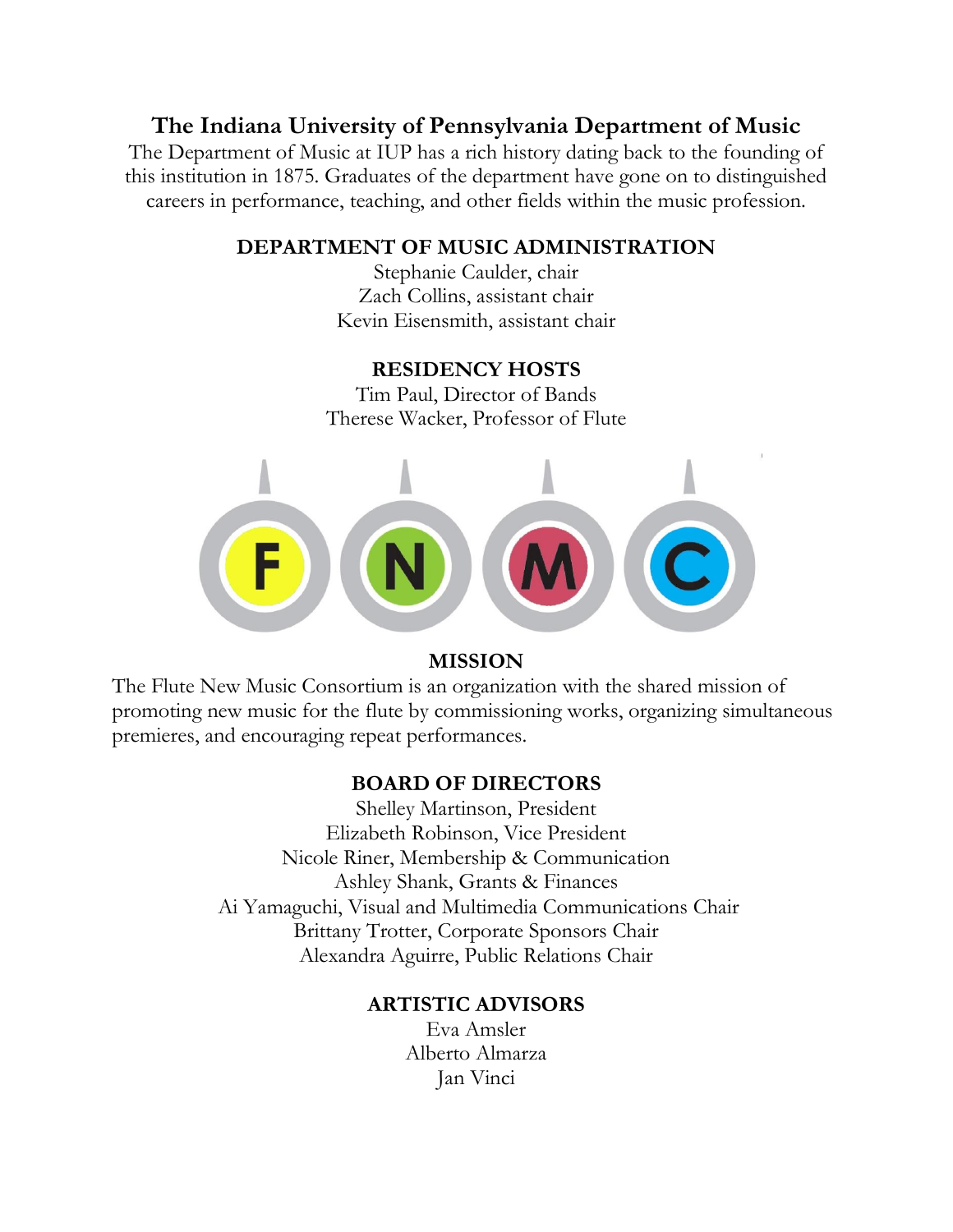# **Carter Pann Residency at Indiana University of Pennsylvania**

*Carter Pann's residency at Indiana University of Pennsylvania is generously sponsored by the Indiana University of Pennsylvania Department of Music.*

## **Residency Events, March 2-3, 2018**

## **Friday, March 2, 2018**

12:20-1:10 Meet the Composer: Carter Pann Talk and Q&A (Cogswell Hall, Room 121)

 This forum is going to discuss questions with Carter Pann (Pulitzer Prize Finalist) such as what does it means to be a composer in today's society. How has composing changed his life? Who were and are your compositional influences? What brought him to composing, how to encourage others to compose, and where he sees this journey taking him? Time permitting, opening the floor to further discussions.

1:25-2:15 Open Rehearsal with IUP Wind Ensemble (Fisher Auditorium)

 Carter Pann will coach the IUP Wind Ensemble on his piece, *Richard and Renee* for wind ensemble and piano.

## **Saturday, March 3, 2018**

10:00-12:00 FNMC Flute Artist Competition Finals (Cogswell Hall: Music Theatre Room)

 Finalists Erika Andres, Alyssa Andriotis, Hannah Porter Occeña, and Sarah Steranka will perform the newly composed work *Skinscape* for flute and fixed media by Canadian composer Bekah Simms as well as a work for flute and piano of their choice. Ms. Simms will be in attendance and serve as a member of the judging panel.

4:00-6:00 Recital: Therese Wacker (Gorell Recital Hall)

 Therese Wacker, Professor of Flute at Indiana University of Pennsylvania and other members of the IUP music faculty will present a recital of music by Carter Pann including *Quintet for a Day: Six Snapshots of Day-to-day Life for Wind Quintet*., "An Irish Tune" and "She Steals Me" from *The Piano's 12 Sides* for piano, and Dr. Wacker will present a premiere performance of Carter Pann's new work for flute and piano, *Giantess,* with Sun Min Kim, piano.

7:30-9:30 IUP Bands in Concert (Fisher Auditorium)

 The IUP Wind Ensemble and Symphony Band will present a concert of works for wind band. The wind ensemble will be previewing the repertoire they will perform at this year's CBDNA convention at Yale. Repertoire includes Carter Pann's *Richard and Renee* for wind ensemble and piano as well as works by Martin Ellerby, Charles Ives, Robert Litton, and Vincent Persichetti.

\*All events except the IUP Bands concert are free and open to the public. Tickets for the band concert can be purchased at the Fisher Hall box office prior to the performance. *Regular: \$11; Senior (60+): \$9; I-Card\* holders, students, and children: \$7*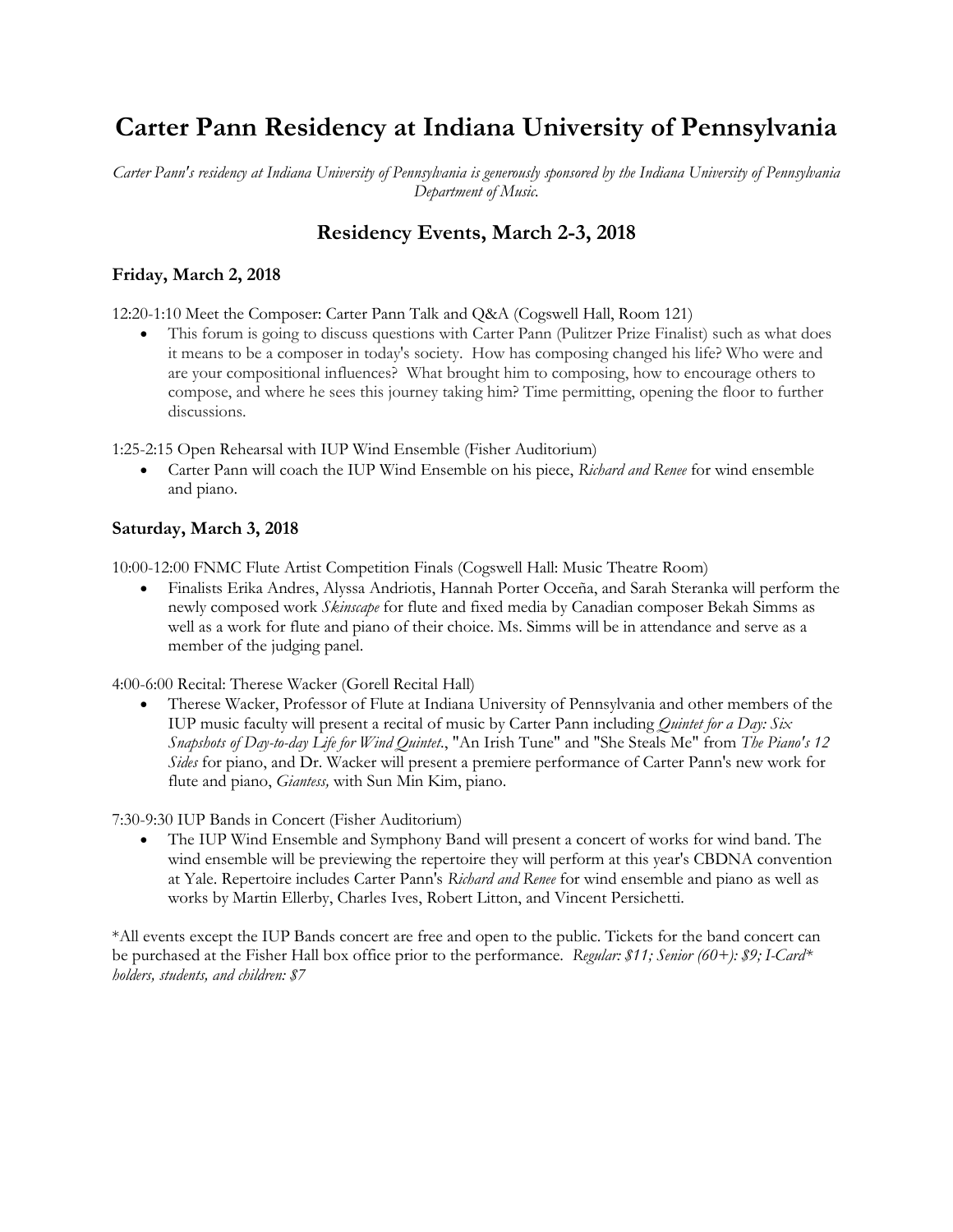# **About the Guest Composer**



Composer/pianist Carter Pann has written for and worked with musicians around the world, with performances by the London Symphony and City of Birmingham Symphony, the Tchaikovsky Symphony in Moscow, many radio symphonies around Europe, the Seattle Symphony, National Repertory Orchestra, the youth orchestras of New York and Chicago, and countless Wind Ensembles. He has worked with Richard Stoltzman, the Antares Ensemble, the Capitol Saxophone Quartet, the West Coast Wind Quintet, the River Oaks Chamber Ensemble, the Takács Quartet and many concert pianists. Awards include a Charles Ives Fellowship, a Masterprize seat in London and five ASCAP awards over the years. His numerous albums encompass solo, vocal, chamber, orchestral and wind music and have received two Grammy® nominations to date. Pann was a Finalist for the Pulitzer Prize in Music in 2016. He currently teaches at the University of Colorado in Boulder.

new music consortium Oomposition<br>Oompetition

Mark Your Scores!

The Flute New Music Consortium promotes new works by talented composers through an annual composition competition. This year's competition will feature four categories for submission.

#### **INFORMATION** WWW.FLUTENEWMUSICCONSORTIUM.COM

# **SUBMISSION DEADLINES**

SOLO FLUTE JUNE 1, 2018

FLUTE & ACCOMPANIMENT **JULY 1, 2018** 

FLUTE DUO AUGUST 1, 2018

CHAMBER WORKS SEPTEMBER 1, 2018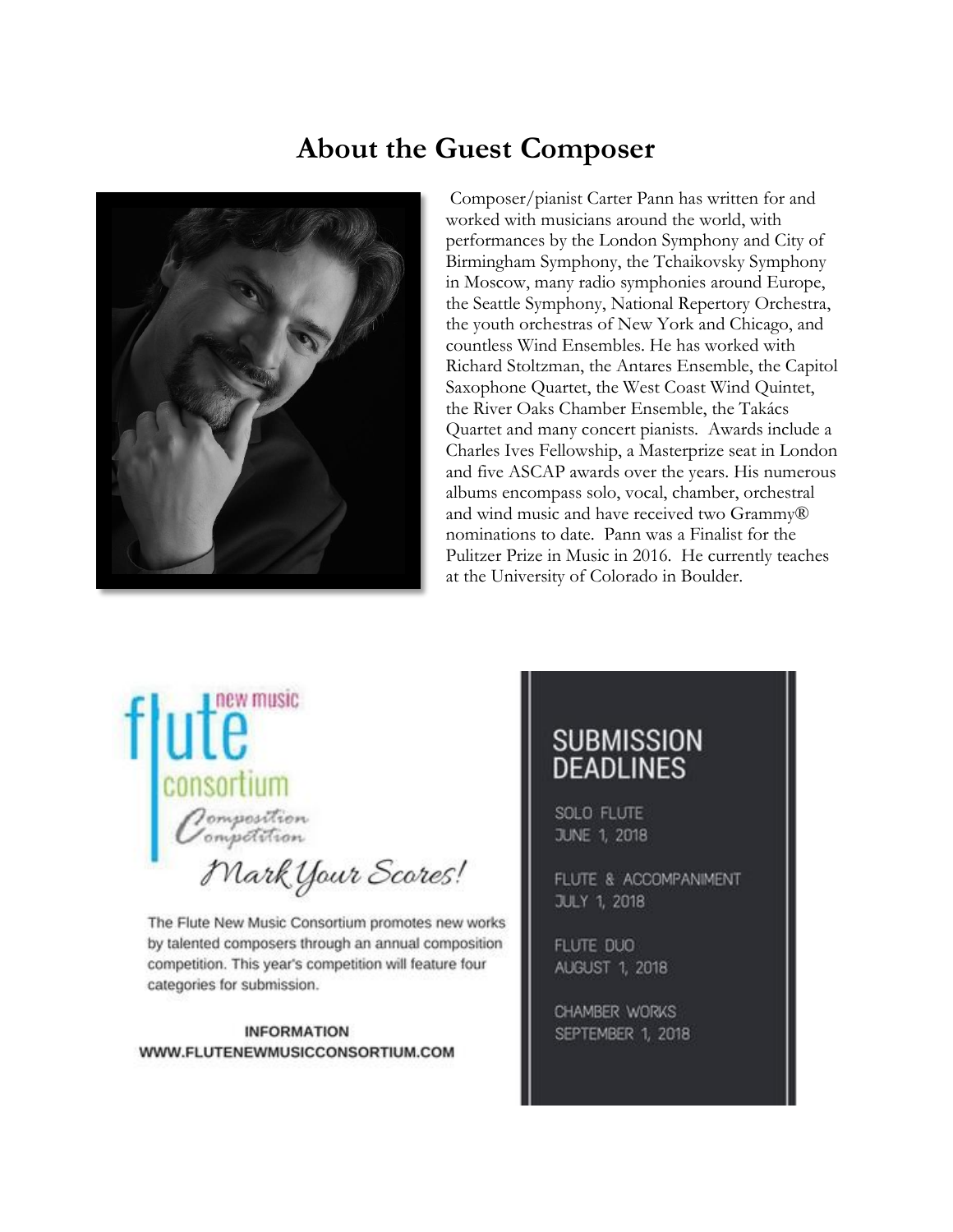## **FNMC Flute Artist Competition Finals March 3, 2018, 10:00 am**

The order of performance will be selected prior to the competition and the performers will be announced as they perform. Each finalist will perform the newly commissioned required work and a work of their choice for flute and piano.

## **Newly Commissioned Required Work:** *Skinscape* for flute and prerecorded sound **Bekah Simms (b. 1990) Other works (in alphabetical order by finalist):** Orange Dawn Ian Clarke (b. 1964) Erika Andres, flute Evan Engelstad, piano Ballade Frank Martin (1890-1974) Alyssa Andriotis, flute Sun Min Kim, piano Sonata Gabriel Faure (1845-1924) Hannah Porter Occeña, flute Evan Engelstad, piano Rondo Cappricioso Felix Mendelssohn (1809-1847) Sarah Steranka, flute Evan Engelstad, piano

A brief intermission will be held while the judges determine the winners. This will be followed by the presentation of the awards.

#### **Thanks and recognition:**

A special thanks to the Flute Center of New York, Phil Unger, owner, for generously sponsoring the awards, Therese Wacker and the IUP Department of Music for hosting the final round competition, Nicole Riner for coordinating the competition, and Daniel Koontz for coordinating the sound equipment. We would like to recognize the competition judges and extend our sincere thanks to them for their skill and time.

### **Recorded Round Judges:**

Lisa Bost, Instructor of Flute, University of North Dakota Elise Blatchford, Assistant Professor of Flute, University of Memphis Jan Vinci, Senior Artist in Residence, Skidmore College

#### **Final Round Judges:**

Naomi Seidman, Assistant Professor of Flute, Penn State University Bekah Simms, composer Kathryn Thomas Umble, Assistant Professor of Flute, Youngstown State University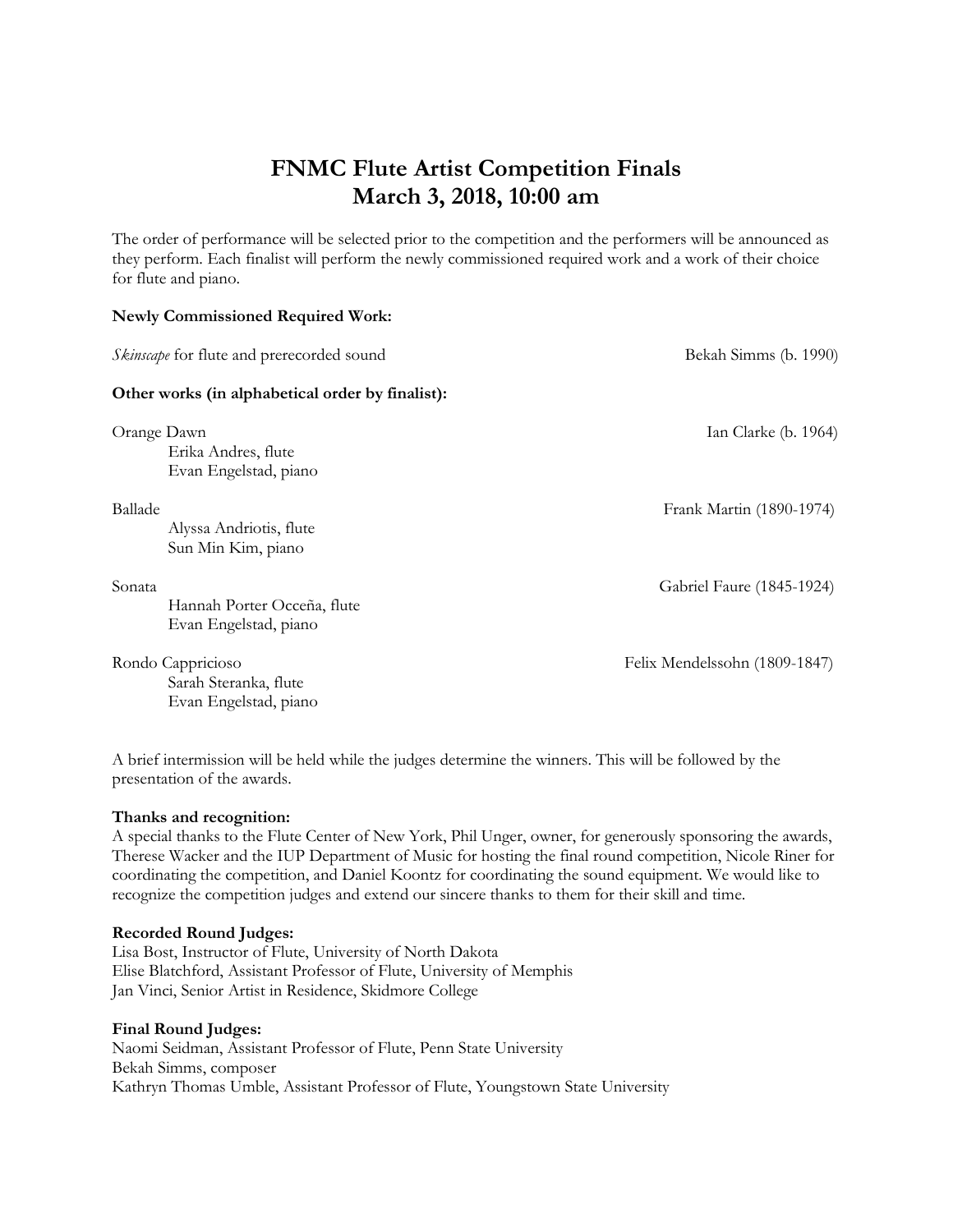## **Bekah Simms-Composer**



quotation, obfuscation, and distorted elements.

Bekah Simms is a Toronto-based composer originally from St. John's, Newfoundland. With work described as "deliciously disorienting" and possessing "a tremendous ear for foreground, background, blending and instrumental colour" (Nick Storring, CMC Library Residency blog) as well as brimming "with frenetic energy" (Sara Schabas, Musical Toronto), Bekah's music consists of a highly varied output using a wide variety of media. Propelled by a simultaneous fascination and terror of the universe, her works are usually filtered through the lens of personal anxiety. Among her current compositional interests is the interaction of

Bekah's music has been featured from coast to coast in Canada, over a dozen American states, Italy, and the UK, and presented at Toronto Symphony Orchestra's New Creations Festival, the Royal Conservatory of Music's 21C Festival, June in Buffalo, and the Norfolk Chamber Music Festival. Her music has been included on Musicworks' CD series (CD #128) and broadcast on Montreal's Pulsar. Her works have been interpreted by diverse performers including Esprit Orchestra, Continuum Contemporary Music, the Madawaska Quartet, and the Array Ensemble.

## **Program Notes-Skinscape**

*Skinscape* is a work for flute and fixed media inspired by the transformation of something intimately familiar into something processed and alien, particularly through the lens of tattooing. Using almost exclusively flute samples for the fixed media part, the sounds capable of being made by the soloist are transformed, and imitate the sometimes-regular, sometimes-chaotic percussive attack of a tattoo needle.

## **Flute Artist Competition Finalists**

**Erika Andres** has a great interest in new flute music due to her background in both flute performance and music composition. She is currently pursuing her Masters degree for flute performance at Florida State University, where she studies flute with Eva Amsler, and previously received her Bachelors degree for flute performance and music composition at Armstrong State University, where she studied flute with Lorraine Jones and composition with Randall Reese.

**Alyssa Andriotis** is an Oklahoma based flutist and teacher. She is an instructor at Oklahoma City Community College and is the Flute Fair Coordinator for the Oklahoma Flute Society. Ms. Andriotis has presented lectures, workshops, and masterclasses around the country. Committed to promoting new music, Ms. Andriotis is a performing member of the Flute New Music Consortium. Her areas of interest include works for flute and electronics as well as new chamber music.

Ms. Andriotis holds a Master of Music from Florida State University and a Bachelor of Music from Ball State University. Her previous teachers include Eva Amsler, Valerie Watts, and Mihoko Watanabe.

Hailed by the New York Times as possessing "rich tone and deft technique," **Hannah Porter Occeña** is the Principal Flute of the Topeka Symphony Orchestra (Topeka, KS. The 2012 Irene Burchard prizewinner at the Royal Academy of Music, Occeña has performed throughout the US and abroad.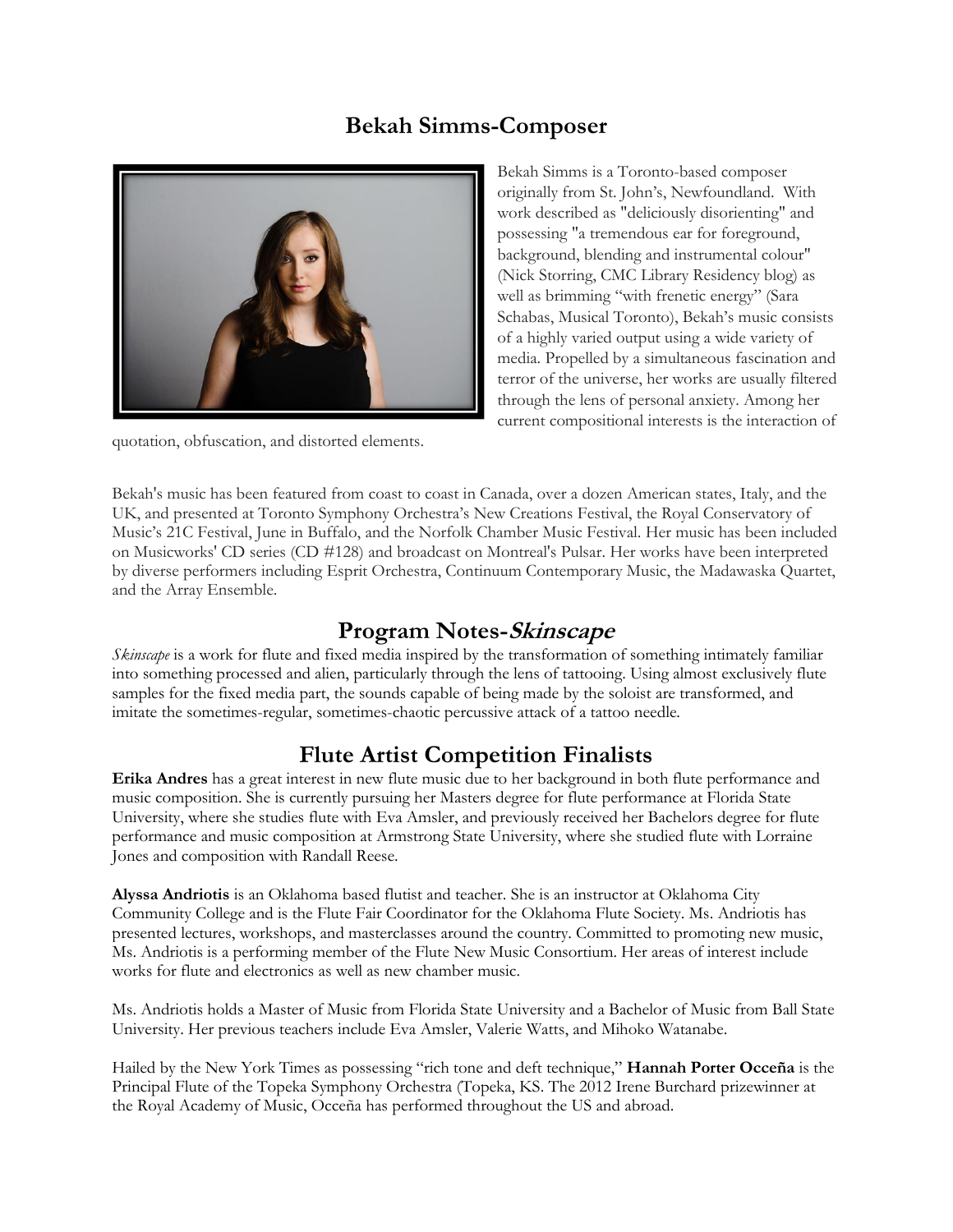Committed to the heritage and new horizons of the repertoire, Occeña strives to make classical performances accessible and engaging. She is pursuing her DMA at Stony Brook University and holds a MMus Dip.RAM from the Royal Academy of Music and a BM from the University of Missouri-Kansas City. Occeña is a Miyazawa Emerging Artist.

**Sarah Steranka** is a Pittsburgh-based flutist, educator, and advocate for new and experimental music. She performs locally with Alia Musica and Kamraton to premiere some of the most innovative and challenging repertoire of the decade. As an orchestral musician, Steranka performs with the Westmoreland Symphony and Pittsburgh Festival Opera.

A passionate educator, Steranka maintains a rigorous instructional schedule. She holds adjunct positions at Carnegie Mellon University, the Pittsburgh Flute Academy, Kathy's Music, and Mt. Lebanon Montessori School. Also certified by Kindermusik International, she teaches Kindermusik courses at Kathy's Music, the top-ranked program in the U.S.

## **Collaborative Pianists**

**Dr. Evan Engelstad** is an instructor of music at Indiana University of Pennsylvania, where he teaches Introduction to Music and directs IUP's newly created Popular Music Ensemble. In the Spring of 2016, he directed the pit orchestra for the IUP musical production of *The 25th Annual Putnam County Spelling Bee.* An experienced piano teacher and collaborator, Engelstad also teaches private lessons as a part of the IUP Community Music School, accompanies the university's Men's and Women's Chorus, and has served as rehearsal pianist for the musical production.

South Korean pianist **Sun Min Kim** serves as Assistant Professor of Piano at Indiana University of Pennsylvania. He made his début with the Ulsan Symphony Orchestra at age 13, performing Grieg's Piano Concerto. He has been a prizewinner of national and international competitions such as the Maria Canals International Piano Competition, MTNA, and International Crescendo Music Awards. In 2008, the professional music fraternity Mu Phi Epsilon awarded him the Sterling Achievement Award, the highest honor that the fraternity bestows upon its collegiate members. As a laureate of various awards, he debuted at Carnegie Hall's Weill Recital Hall, Merkin Concert Hall, and other prestigious venues across the United States and abroad.

Sun Min Kim completed the Doctor of Musical Arts degree in Piano Performance and Literature with a minor in Collaborative Piano at the Eastman School of Music, where he studied with and served as teaching assistant for Nelita True.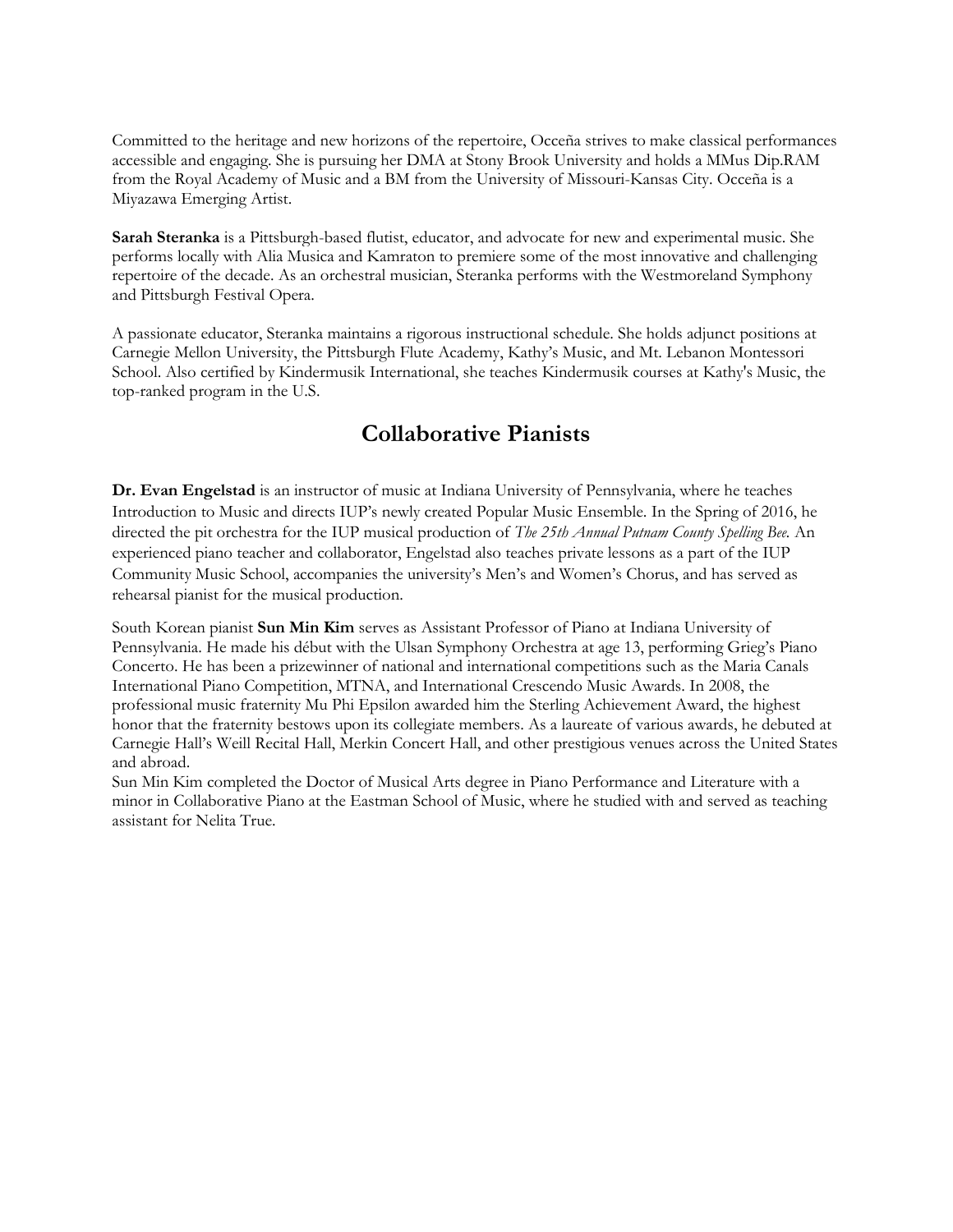## **College of Fine Arts Department of Music An All Steinway School Presents**

## **Music of Carter Pann Saturday, March 3, 2018 4:00pm – Gorell Recital Hall**

## **PROGRAM**

Quintet for a Day Americano Apology Adjusting the Torque Sun Spot Commute Embrace, to Sleep

> Therese Wacker, flute; Stephanie Caulder, oboe; Rosemary Engelstadt, clarinet; Jason Worzbyt, bassoon; Heidi Lucas, horn

"An Irish Tune" from The Piano's 12 Sides

Sun Min Kim, piano

"She Steals Me" from The Piano's 12 Sides

Henry Wong Doe, piano

Giantess (World Premiere)

Therese Wacker, flute Sun Min Kim, Piano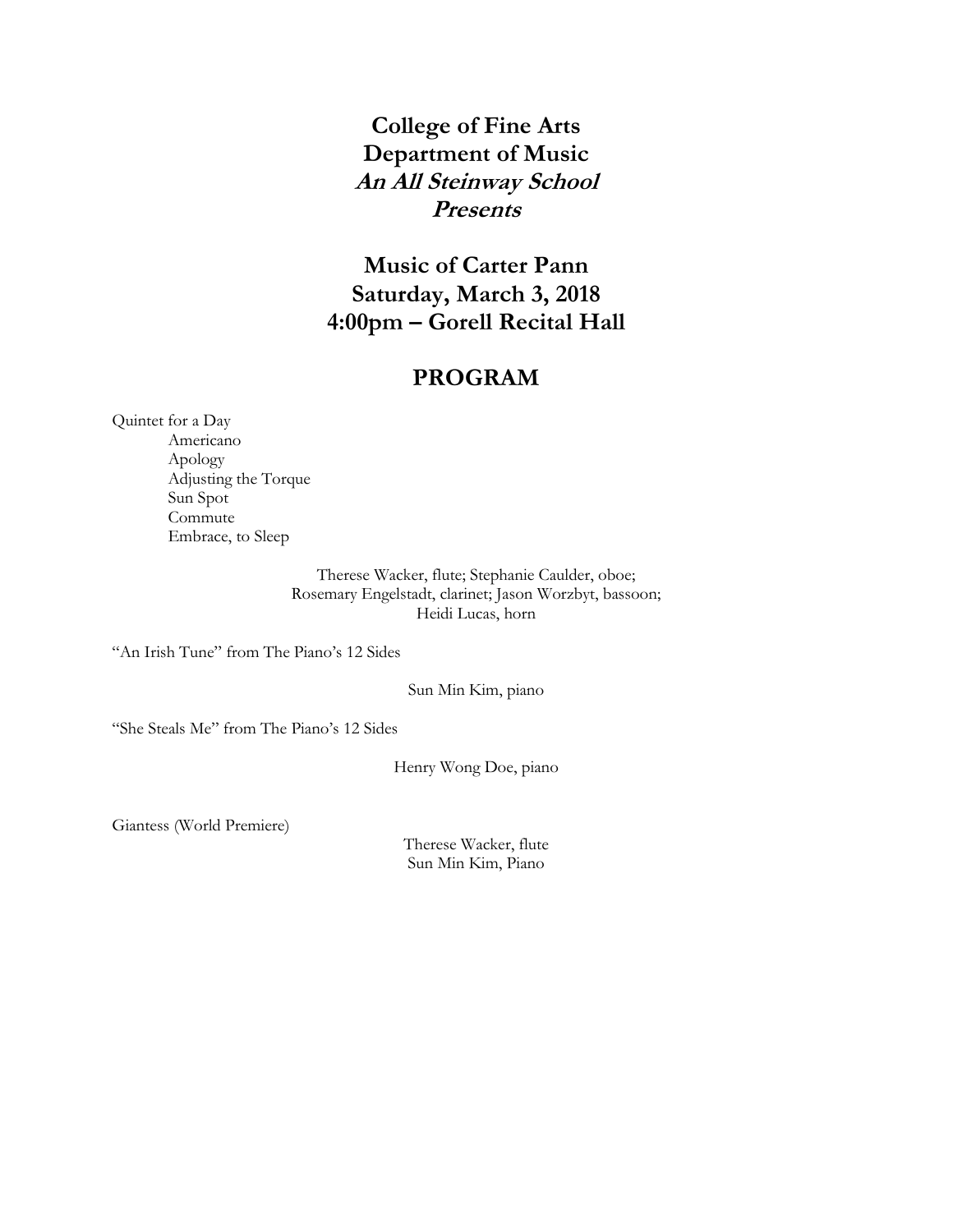## **Program Notes**

#### **Quintet for a Day**

Carter Pann's first journey into wind quintet literature creates color and excitement inspired by the mundane events of daily life. The six movements are titled: I. Americano, II. Apology, III. Adjusting the Torque, IV. Sun Spot, V. Commute, and VI. Embrace, to Sleep. Pann's music offers clues and entices us to imagine what each movement portrays. Quintet for a Day was composed for the West Coast Wind Quintet, based in Southern California.

#### **The Piano's 12 Sides**

An outstanding pianist himself, Carter Pann has created The Piano's 12 Sides, an hour-long collection of 12 movements each developing a color or character. The work's magnificence exudes both from the beauty and dazzle of each "side," and from this monumental structure in which each movement stands out from the rest, yet all 12 build to an integrated whole.

Pann's setting of the familiar Danny Boy concludes The Piano's 12 Sides in a beautiful and hushed finality.

"She Steals Me...is a tender and poignant piece that while not overtly emotional nevertheless reaches the soul. ... When Pann writes in the notes to this movement that he comes 'terribly close to tears in all the same spots,' we nod our heads in tacit understanding." (CD reviews, David Abrams, CNY Café Momus) *Program Notes Courtesy of Theodore Presser Company*

#### **Giantess**

*Giantess* was written on commission from the Flute New Music Consortium, an organization comprised of professional flutists throughout the United States. The flute presents a far-reaching melody that seemingly never ends and explores the entire range of the instrument at all times. It is this quality of the melodic line that inspired the title of the work... the image of a larger-than-life gigantic performer who has the ability to make the flute expand in range, timbre, and volume, breaking the bounds well beyond its humble size. *Program notes provided by the composer.*

*Giantess* was commissioned by a consortium of FNMC members as well as corporate sponsors. The commissioners include: Brannen Brothers Flutemakers, the Flute Center of New York, Jennie Oh Brown, Krista Jobson. Karen Large, Amy Likar, Shelley Martinson, Ellen Johnson Mosley, Hannah Porter Occeña, Marissa Olin, George Pope, Nicole Riner, Elizabeth Robinson, John Ross, Ashley Shank, Jan Vinci, Therese Wacker, Tammy Evans Yonce, and Sarah Jane Young

## **Performer Bios**

**Stephanie Caulder**, a native of Wilmington, North Carolina, is professor of Music and department chair at Indiana University of Pennsylvania. Caulder is currently the principal oboist of the Johnstown Symphony Orchestra and the Keystone Wind Ensemble and has performed with many orchestras and chamber ensembles throughout Pennsylvania and the southeast. In October 2015, she toured Russia and performed with the IUP Faculty Woodwind Quintet in venues in St. Petersburg and at the Moscow Conservatory. Caulder also presented masterclasses at the Rimsky-Korsakov Conservatory while in St. Petersburg and at the Wind College in Moscow.

Her discography includes 12 commercial recordings as principal oboist with the Keystone Wind Ensemble; a Koch International recording of Pulitzer Prize-winning composer Ellen Taaffe Zwilich's concertos with the Kalichstein/Laredo/Robinson trio and Michael Stern, conductor; and a 2013 Klavier Music Productions release, *Five in the Sun* (K 11193) as oboist with the Keystone Chamber Players.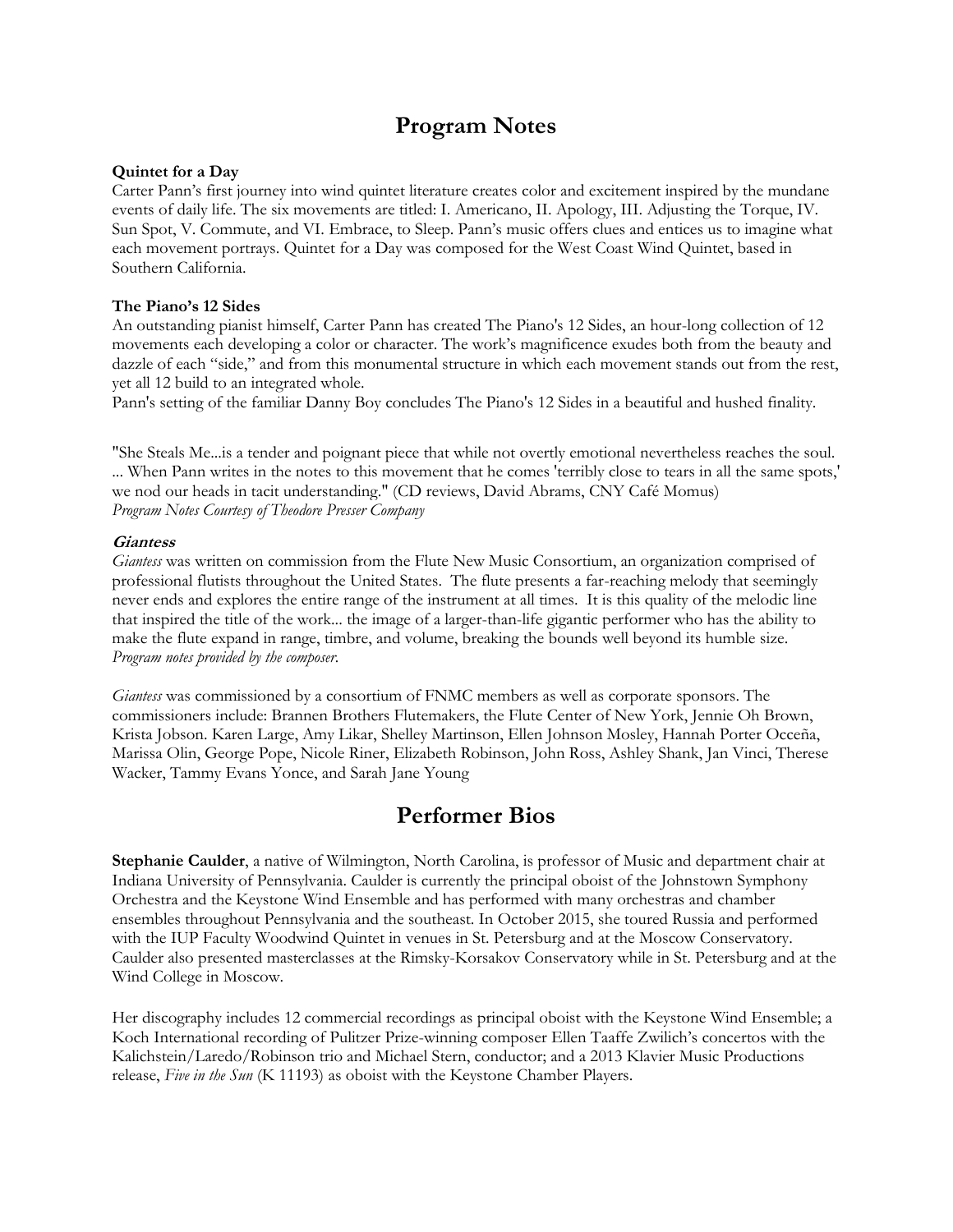Born in Auckland, New Zealand, **Henry Wong Doe** has garnered top prizes, including two "Audience Favorite" awards in the Rubinstein, Busoni and Sydney International Piano Competitions.

Performance highlights include venues such as Carnegie Hall, New York, Heinz Hall, Pittsburgh, St. Martinin-the-Fields London, Esplanade-Theatres on the Bay Singapore, the Sydney Opera House in Australia and the Mann Auditorium in Tel Aviv, Israel.

Performances with orchestra include the Pittsburgh Symphony, Israel Philharmonic, Sydney Symphony, Australian Chamber and Auckland Philharmonia Orchestras under the batons of Christopher Hogwood, Mendi Rodan, Edvard Tchivzel, Michael Christie and Marko Letonja.

Henry has released four commercial recordings – one chamber disc for Klavier records *Five in the Sun*  (K11193) and three solo discs on the Trust and Rattle labels. His debut solo disc *Horizon* on Trust Records (MMT 2070, works by Gareth Farr) was featured on WNYC radio New York as part of their "New Sounds" programme. His second disc *Landscape Preludes* (Rattle Records, RAT-D046) was critically acclaimed both in New Zealand and the United States. His latest disc, *Pictures* (Rattle Records, RAT-D072 was included in the New Zealand Herald's top 10 Classical CDs for 2017.

Henry Wong Doe studied at the University of Auckland, New Zealand and Indiana University Bloomington (USA) before earning a Doctor of Musical Arts degree from The Juilliard School in New York. His teachers have included Evelyne Brancart, Leonard Hokanson and Joseph Kalichstein. Henry is currently Associate Professor of Piano and Keyboard Area Chair at Indiana University of Pennnsylvania.

**Rosemary Engelstad**, a native of East Tennessee, is assistant professor of Music at Indiana University of Pennsylvania. An avid chamber musician, Engelstad was clarinetist for New Muse (New Music Everywhere), an ensemble that specializes in location-specific performances of contemporary music. Engelstad is committed to performing new works for clarinet and has premiered works by Nathan Currier, Laura Schwindenger, Nancy Faber, and Theresa Martin. Newer projects include collaborative pieces with artists of other disciplines, particularly dance and the visual arts, performances in *Duo LaRo* with Milwaukee-based clarinetist Laura McLaughlin, as well as performances of works for the clarinetist-dancer. Engelstad has performed with many orchestras and ensembles in Wisconsin, including the Madison Symphony Orchestra, the Wisconsin Chamber Orchestra, Fox Valley Symphony Orchestra, Dubuque Symphony Orchestra, and the LaCrosse Symphony Orchestra. In Pennsylvania, Engelstad has performed as a substitute musician with the Johnstown Symphony Orchestra.

South Korean pianist **Sun Min Kim** serves as Assistant Professor of Piano at Indiana University of Pennsylvania. He made his début with the Ulsan Symphony Orchestra at age 13, performing Grieg's Piano Concerto. He has been a prizewinner of national and international competitions such as the Maria Canals International Piano Competition, MTNA, and International Crescendo Music Awards. In 2008, the professional music fraternity Mu Phi Epsilon awarded him the Sterling Achievement Award, the highest honor that the fraternity bestows upon its collegiate members. As a laureate of various awards, he debuted at Carnegie Hall's Weill Recital Hall, Merkin Concert Hall, and other prestigious venues across the United States and abroad.

Sun Min Kim completed the Doctor of Musical Arts degree in Piano Performance and Literature with a minor in Collaborative Piano at the Eastman School of Music, where he studied with and served as teaching assistant for Nelita True.

**Heidi Lucas** is assistant professor of Horn at Indiana University of Pennsylvania, where she works with applied horn students, leads the IUP Horn Choir, and teaches a variety of courses, including Professional Practices, a course she designed to include elements necessary to help students succeed in their careers after college.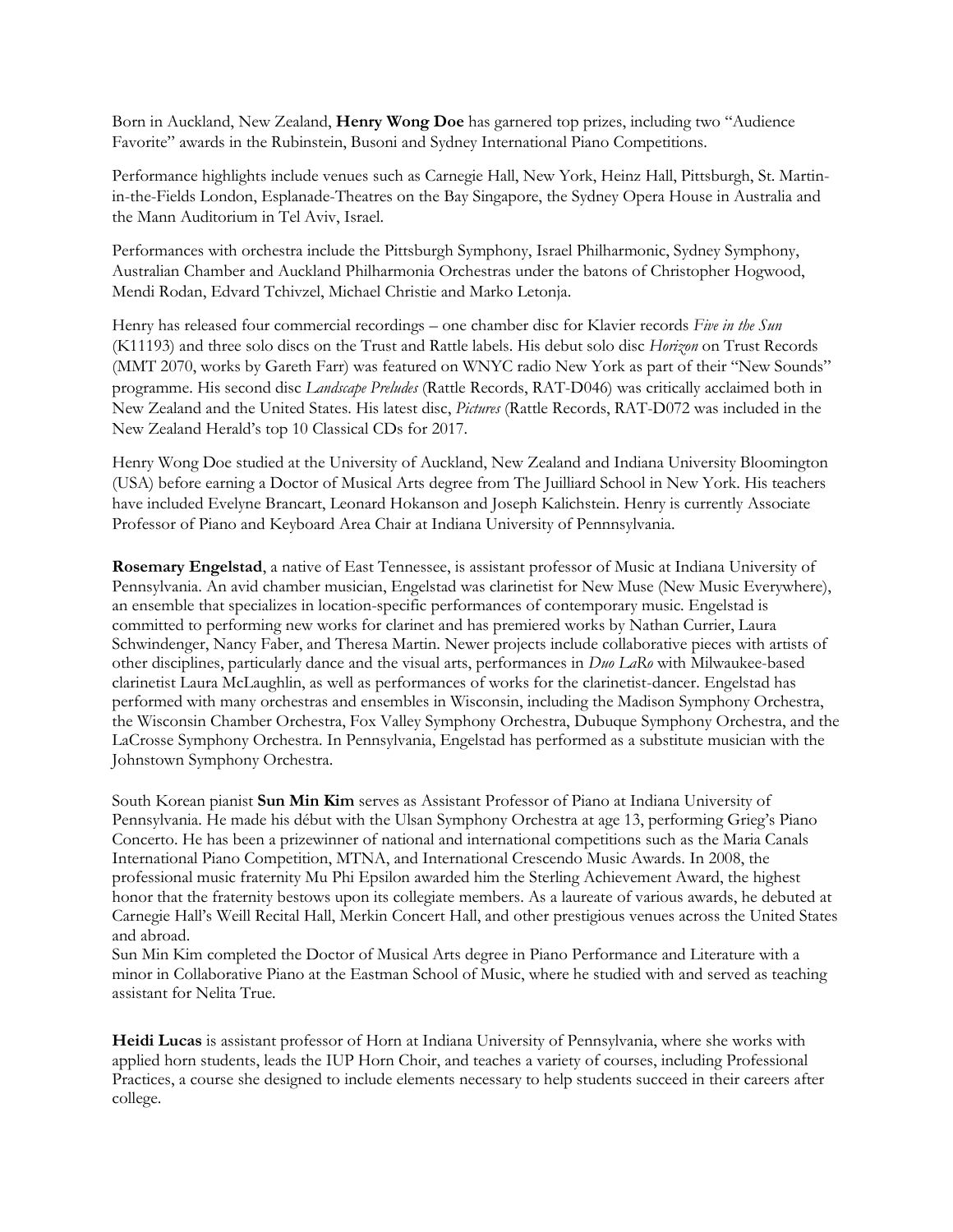In addition to extensive teaching and chamber music experience including residencies and tours throughout the United States, England, Brazil, Germany, Austria, Australia, Russia, and Panama, Lucas is currently a member of Eastern Standard, the Crosswinds Woodwind Quintet, and the Blenheim Brass Trio. Her orchestral experience includes positions and/or subbing with the Louisiana Philharmonic, Memphis Symphony, Aspen Festival Orchestra, Cobb Symphony Orchestra, Columbus (Georgia) Symphony Orchestra, Atlanta Pops Orchestra, Pensacola Symphony, Gulf Coast Symphony, Meridian Symphony, Pensacola Opera Orchestra, Mobile Opera Orchestra, Mobile Symphony, Mississippi Symphony, Lancaster Philharmonic, Pennsylvania Philharmonic, Altoona Symphony, and Johnstown Symphony.

**Dr. Therese Wacker**, Professor of Flute at IUP, earned the D.M.A. from The Ohio State University (Katherine Borst Jones) and the M.M. from the University of Wyoming (Katherine Kemler). As a member of the AF Band she toured the US and Europe as a performer and clinician. She commissioned and premiered Bruce Yurko's "Concerto for Piccolo/Flute and Wind Ensemble" in February 2003. On October 10, 2010, she performed the world premiere of Eric Ewazen's "Concerto for Piccolo and Wind Ensemble," which is the result of three years' collaboration with the composer and Jan Gippo (former piccoloist with the St. Louis Symphony). Dr. Wacker is an active performer and clinician in the Western Pennsylvania area. She has been a frequent soloist with the Chamber Orchestra of the Alleghenies and the IUP Wind Ensemble, Orchestra, Concert Band, and Jazz Ensemble and is substitute principal flute with the Johnstown Symphony Orchestra. She has written articles for *Flute Talk, The Instrumentalist, The Flute Examiner* and is contributing editor to *The Complete Piccolo*, her CD *Impressions for Piccolo and Piano* is available through CD Baby or by contacting her directly: [piccplyr@iup.edu,](mailto:piccplyr@iup.edu) ThereseWacker.com.

**Jason Worzbyt** is professor of Bassoon and associate director of Bands at Indiana University of Pennsylvania. Worzbyt has performed, recorded, and been featured as a soloist with wind ensembles and orchestras all across the country. These ensembles include the Keystone Wind Ensemble, IUP Wind Ensemble, North Texas Wind Symphony, North Texas New Music Ensemble, Lexington Philharmonic Orchestra, Johnstown Symphony Orchestra, Highland Wind Quintet, and the IUP Faculty Woodwind Quintet. In 2001, Worzbyt gave the world premiere of Bruce Yurko's "Concerto for Bassoon and Wind Ensemble" with the Keystone Wind Ensemble at the College Band Directors National Association conference. From 2006 to 2009, he was a member of the artist-faculty at the Western Chamber Music Institute hosted by Western State College in Gunnison, Colorado. Additional performances include several recitals at meetings of the International Double Reed Society. In March 2013, Klavier Records released a compact disc recording *(Five in the Sun)* by the Keystone Chamber Players, of which Worzbyt is a member.

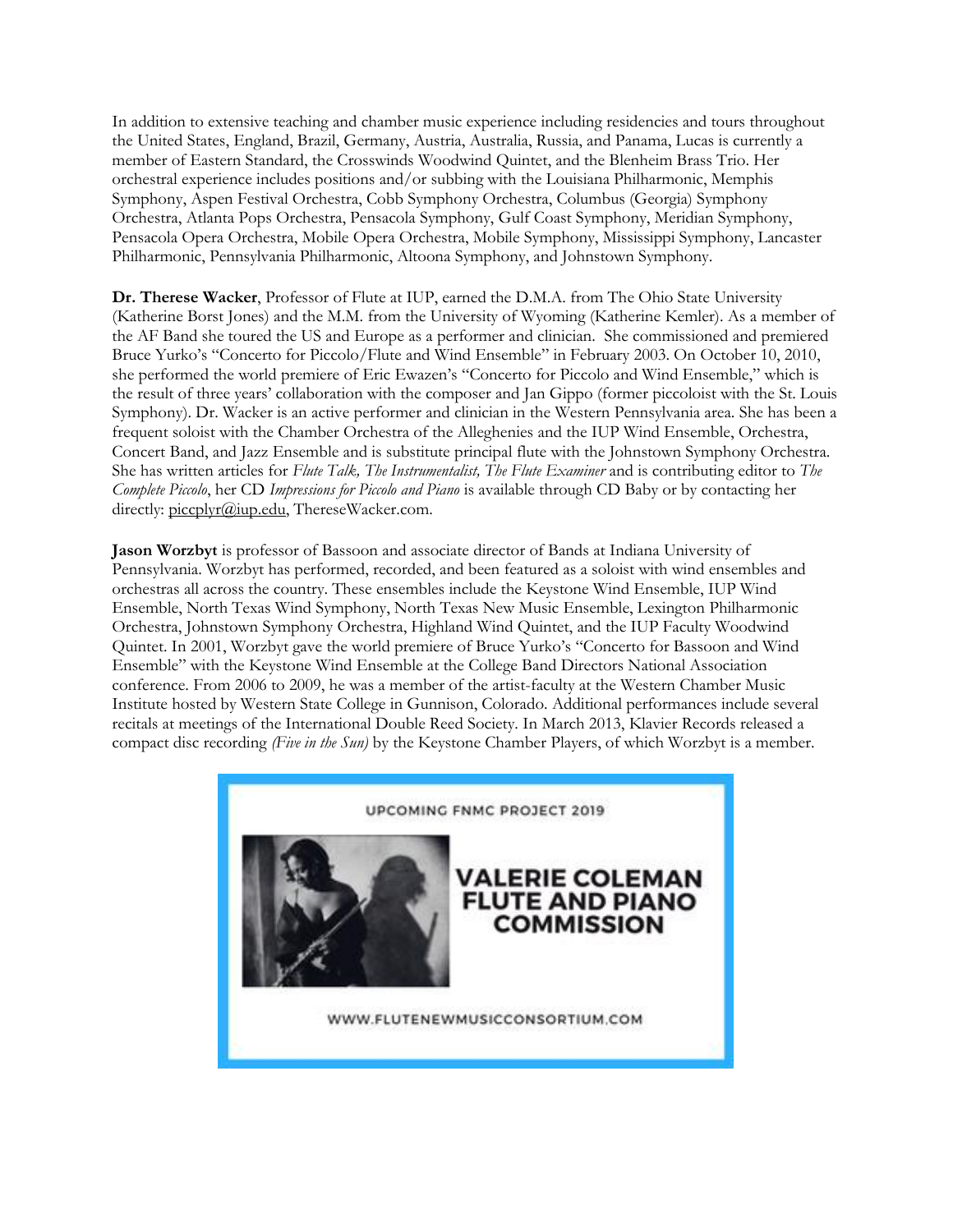## **Lively Arts and the College of Fine Arts Presents: A Road to Yale (Cool Picture)**

## **Saturday, March 9, 2018 | 7:30 p.m. Fisher Auditorium Indiana University of Pennsylvania | Indiana, Pennsylvania**

**Indiana University of Pennsylvania Symphony Band Jason Worzbyt, conductor**

*Tocsin* (2016) **Jack Stamp** 

In Remembrance of King (2015) Gary Ziek

 Dr. Gary Ziek, guest conductor Director of Bands, Emporia State University

Suite from "Mass" (1971/2009) Leonard Bernstein/arr. Sweeney

 Kevin Eisensmith, trumpet David Ferguson, trumpet Heidi Lucas, horn Christian Dickinson, trombone Zach Collins, tuba

Rush (2006) Samuel R. Hazo

**Indiana University of Pennsylvania Wind Ensemble Timothy Paul, conductor**

*One for All* (2000) Robert Litton

*Symphony for Band* (No. 6), Op. 69 (1956) Vincent Persichetti Adagio; Allegro Adagio sostenuto Allegretto Vivace

*Richard and Renée* (2010) Carter Pann II. Floyd's Fantastic Five-Alarm Foxy Frolic

*Postlude in F* (1895/1991) Charles Ives arr. Kenneth Singleton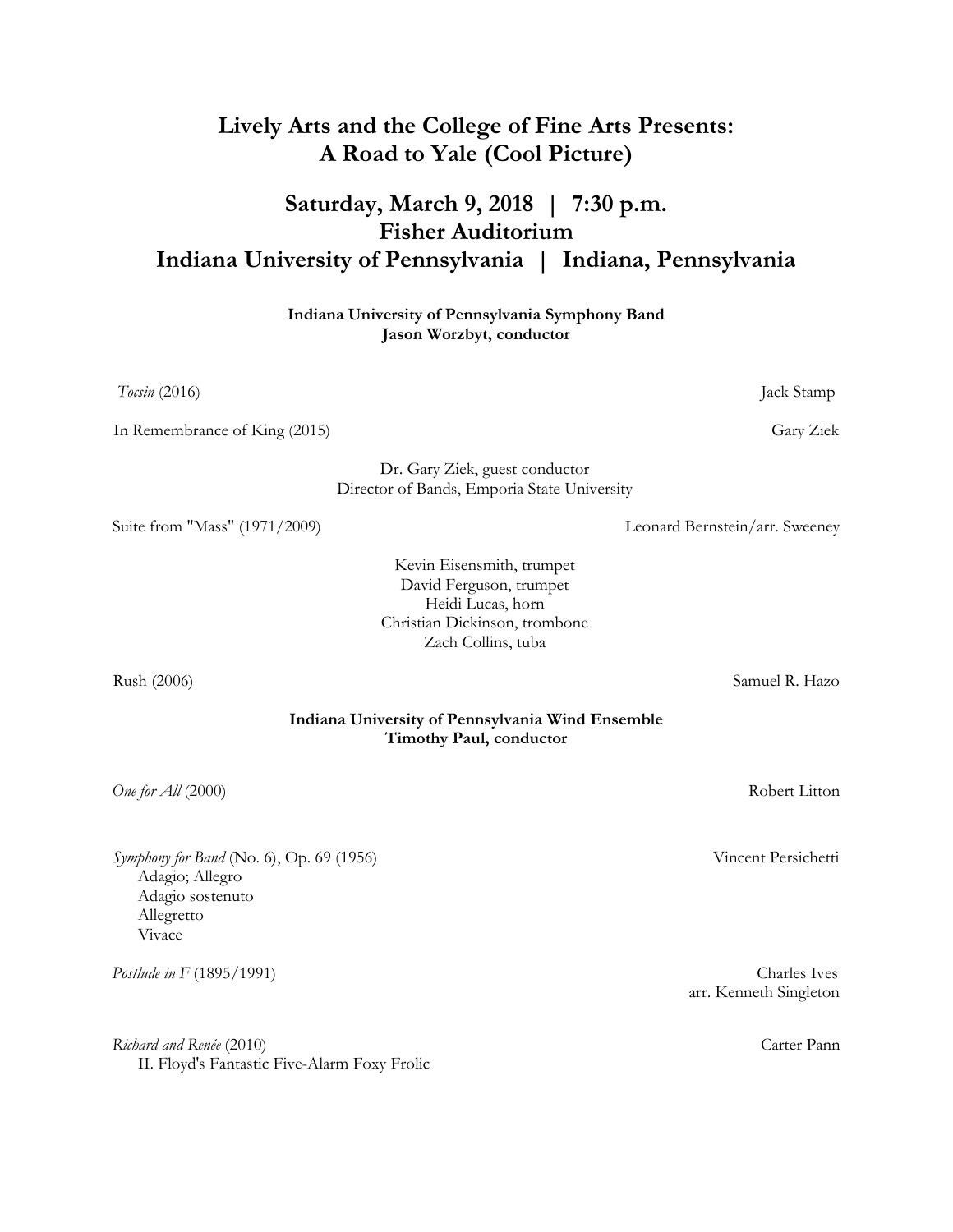*Prayers for a Troubled Nation* (2017) Jack Stamp *CBDNA Eastern Division Premiere*

*Paris Sketches* (1994) Martin Ellerby II. Pigalle

#### **IUP WIND ENSEMBLE PERSONNEL**

**Flute** Daniel Koontz\* Rebecca Bridgman Allison Rakocy Allie Gerber Samantha Stossel

#### **Oboe**

Callan Moyer\* Rhiannon Kosar Jenna Toth

#### **Bassoon**

Janet Kim\* Keegan Bonnet

#### **Clarinet**

Alex Edwards Evan Gerney Jessica Green\* Troy Green\* Morgan Johnson Katie Kohlenburg Joshua Snively

Julianna Wedding

**Alto Saxophone**  Curtis Gay\* Joe Moore

**Tenor Saxophone** Joe Scheiber

**Baritone Saxophone** Maddie Vaill

#### **Horn**

Elizabeth Heckman\* Gabby Goril\* Brooke Nilsson Alexander Swackhamer Andrew Junttonen

#### **Trumpet**

Anastazia Hall\* Akane Hanson Randy Devlin Noah Mason David Saylor

Tori Cotter

**Trombone** Jonah Mientkiewicz\* Matt Darr Andrew Ortega

**Euphonium** Daniel Hodgetts\* Jay Mills

**Tuba** Logan Carnes\* Isaiah Buzdygon

#### **Percussion**

Adam Dodge Ed Dunlap\* Helen Floran Emily Guldbrandsen Rob Lawson Christopher Medycki\* Brandon Peters John Wishnie

**Keyboard** Liz Ambrose

\*Principal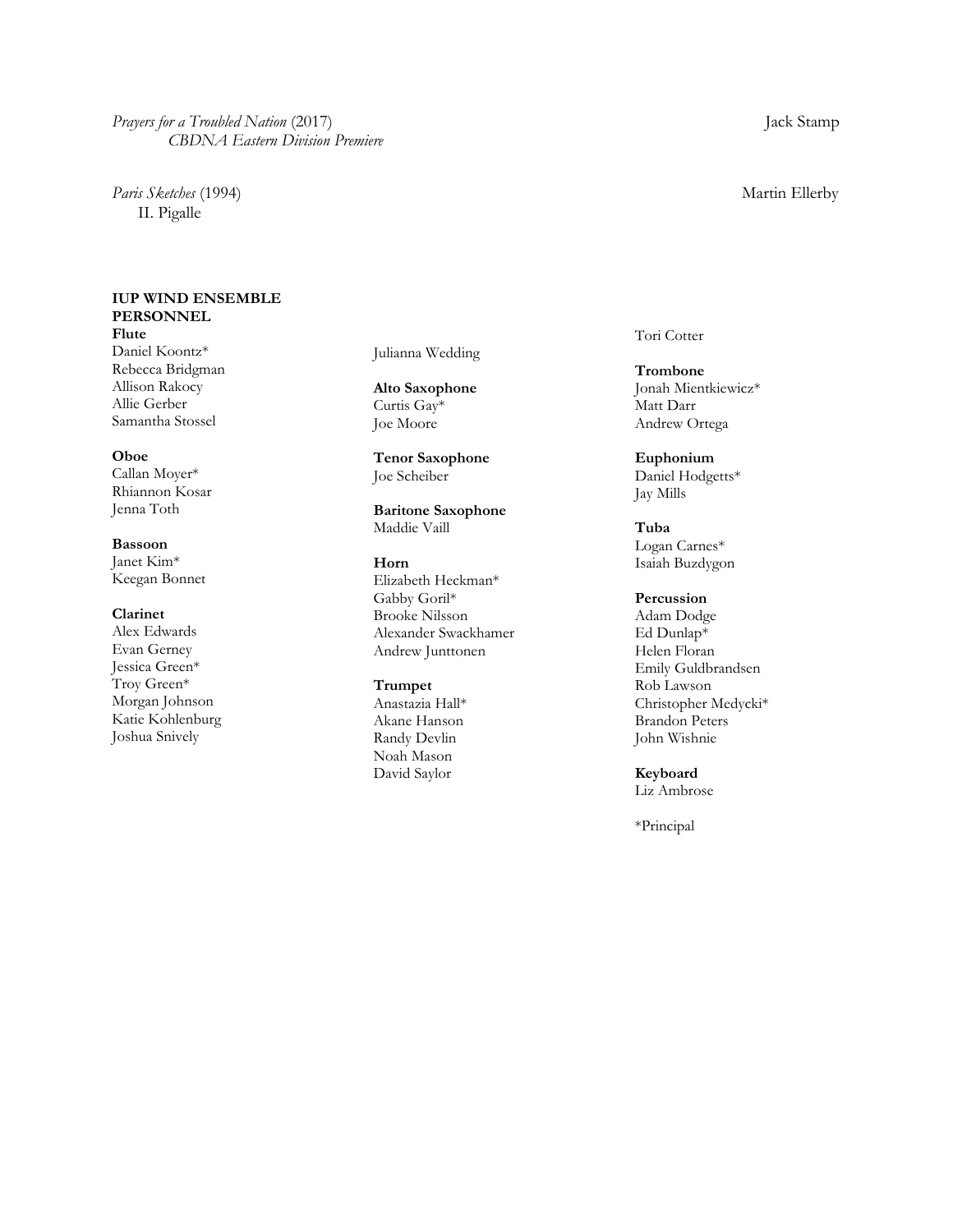## **Conductors**

**Timothy A. Paul** serves as Director of Bands at Indiana University of Pennsylvania, where he conducts the Wind Ensemble and guides the Master's Program in Wind Band Conducting. He holds the DMA in wind band conducting and literature from the University of Colorado.

Ensembles under Dr. Paul's direction have performed at the Pennsylvania Music Educators Association Conference, the Northwest NAfME Conference, the Mid-West International Band and Orchestra Clinic, the Southern Division CBDNA/NBA Conference, and the NAfME Southern Division Conference. Selected honors and awards include the Phi Beta Mu Florida Chapter's Distinguished Director Award and the John Philip Sousa Foundation's Sudler Flag of Honor.

In 2014, Dr. Paul founded the International Fellowship of Conductors, Composers, and Collaborators (IFC3). Through a variety of artistic experiences—including a conducting workshop, performances, a composers' symposium, and professional recording opportunities—IFC3 aims to support and enhance the collaboration between wind conductors, composers, and performers and has released two CDs, *Launch!* and *IFC3 & Friends*.

Dr. Paul maintains an active schedule as a guest conductor and clinician throughout the United States and internationally. His commitment to new music has resulted in commissions from leading American composers, including Libby Larsen and Carter Pann. He has also published articles in the *Journal of Band Research* and co-authored *Winds and Hymns: Resource Guide to Hymns, Chorales, and Spirituals in Select Wind Band Literature*, published by Meredith Music.

Dr. Paul is past president of the College Band Directors National Association Northwest Division. Additional professional affiliations include the World Association for Symphonic Bands and Ensembles, National Band Association, Phi Beta Mu, the National Association for Music Education, and the Pennsylvania Music Educators Association.

**Jason Worzbyt** is professor of Bassoon and associate director of Bands at Indiana University of Pennsylvania. His conducting teachers include Jack Stamp, director of band studies at Indiana University of Pennsylvania, and Eugene Migliaro Corporon, director of wind studies at the University of North Texas.

As a guest conductor, Worzbyt has worked with elementary, junior high, senior high, and professional ensembles in Pennsylvania, New York, New Jersey, Maryland, Virginia, Indiana, and Kentucky. Highlights of these appearances include the Indiana Junior High All State Band, New Jersey All State Symphonic Band, PMEA All State Orchestra, PMEA Western Region State Orchestra, PMEA Region III Band, PMEA Region IV Band, PMEA Region V Band, PMEA District 4 and 6 Orchestras in Johnstown and Westmont, PMEA District 2,3,5 Orchestras in Indiana and Purchase Line, and PMEA District Bands in Pittsburgh, York, Berlin, Johnstown, Punxsutawney, and Philadelphia. From 2007 through 2013, he was music director and conductor of the Westmoreland Symphonic Winds, a professional wind ensemble in residence at Seton Hill University. Committed to music education in the state of Pennsylvania, Worzbyt served as president of District 3 of the Pennsylvania Music Educators Association and continues to serve that organization as an adjudicator, guest conductor, and clinician. He has also authored several study guides for the series Teaching Music Through Performance in Band, Middle School Band, and Beginning Band, published by GIA. Worzbyt lives in Indiana, Pennsylvania, with his lovely wife, Michelle, and very active four-year-old, Christian James.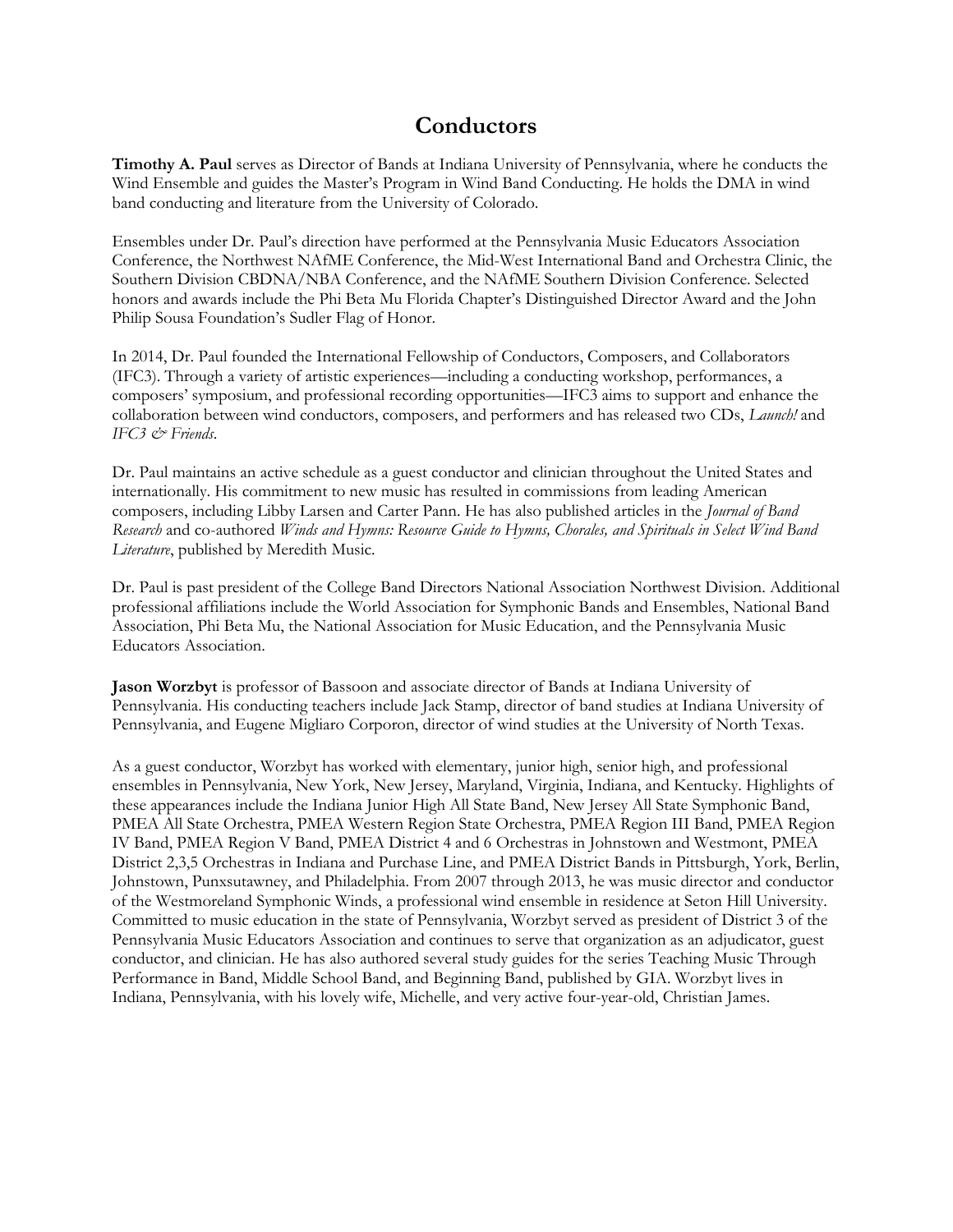## **PROGRAM NOTES**

#### **One for All (2000) Robert Litton**

*One for All*, a fanfare for wind ensemble, was written for the California State University, Hayward (CSUH) Wind Ensemble I's Fall tour 2000. One of my main goals for this piece was to use compositional and orchestrational techniques that would grab and hold the attention of an audience of young musicians. The title of the piece was chosen in part because of its instant recognition as the second half of the Musketeers' motto and thus setting the mood of the piece by conjuring up feelings of excitement, adventure, triumph, and redemption. The phrase itself, "One for All," implies an unselfish attitude and dedication to helping others.

During the 1999-2000 school year, the CSUH Wind Ensemble I undertook an intensive touring schedule that required the utmost commitment and sacrifice from its members . . . For me, it was an incredible experience to see people put aside their individual thoughts and feelings for the good of the ensemble. Many wonderful things happened on those tours, and the memories I have of the time spent with my friends both on and off the stage will last a lifetime . . .

This piece was written to showcase the incredible musicians in the CSUH Wind Ensemble and their "One for All" attitude and approach to every piece of music they shared with an audience. I would like to extend my thanks to the conductor of the CSUH Wind Ensemble I, Tim Smith, and CSUH professor of composition, Dr. Frank LaRocca, for their guidance and patience, and to the ensembles' bass trombonist, Richard Lee, the most unselfish person I know and to whom this piece is dedicated.

 *Notes by Robert Litton*

#### **Symphony for Band (No. 6), Op. 69 (1956) Vincent Persichetti**

Vincent Persichetti's *Symphony for Band* (No. 6), Op. 69 was commissioned and premiered by Clark Mitze and the Washington University Band at the MENC Convention in St. Louis on April 16, 1956. According to the composer, it could have been titled "Symphony for Winds," following, as it did, his *Symphony for Strings* (No. 5), Op. 61. Persichetti, however, did not wish to avoid the word "band," which he felt no longer had the connotation of a poor quality of music. In the autumn 1964 *Journal of Band Research*, he wrote, "Band music is virtually the only kind of music in America today (outside the 'pop' field) which can be introduced, accepted, put to immediate and wide use, and become a staple of the literature in a short time." According to Jeffrey Renshaw, "The *Symphony for Band* . . . was in many ways such a departure from the established concepts of band works that it influenced the attitudes of generations of composers."

The four movements (*Adagio allegro*, *Adagio sostenuto*, *Allegretto*, and *Vivace*) have forms with traditional implications. The opening horn call and a following scale-wise passage in the slow introduction become the two principal themes (in reverse order) in the subsequent *Allegro*. The standard exposition, development, and recapitulation of sonata form are in the *Allegro*, although the traditional key relationships are not completely retained. The slow second movement is based on "Round Me Falls the Night," from the composer's *Hymns and Responses for the Church Year*. The third movement, in trio form, serves as the traditional dance movement and is followed by a finale in free rondo form, which draws thematic material from the preceding movements and concludes with a chord containing all 12 tones of the scale.

 *Notes from the University of Alabama-Birmingham*

**Postlude in F (1895/1991) Charles Ives, arr. Kenneth Singleton**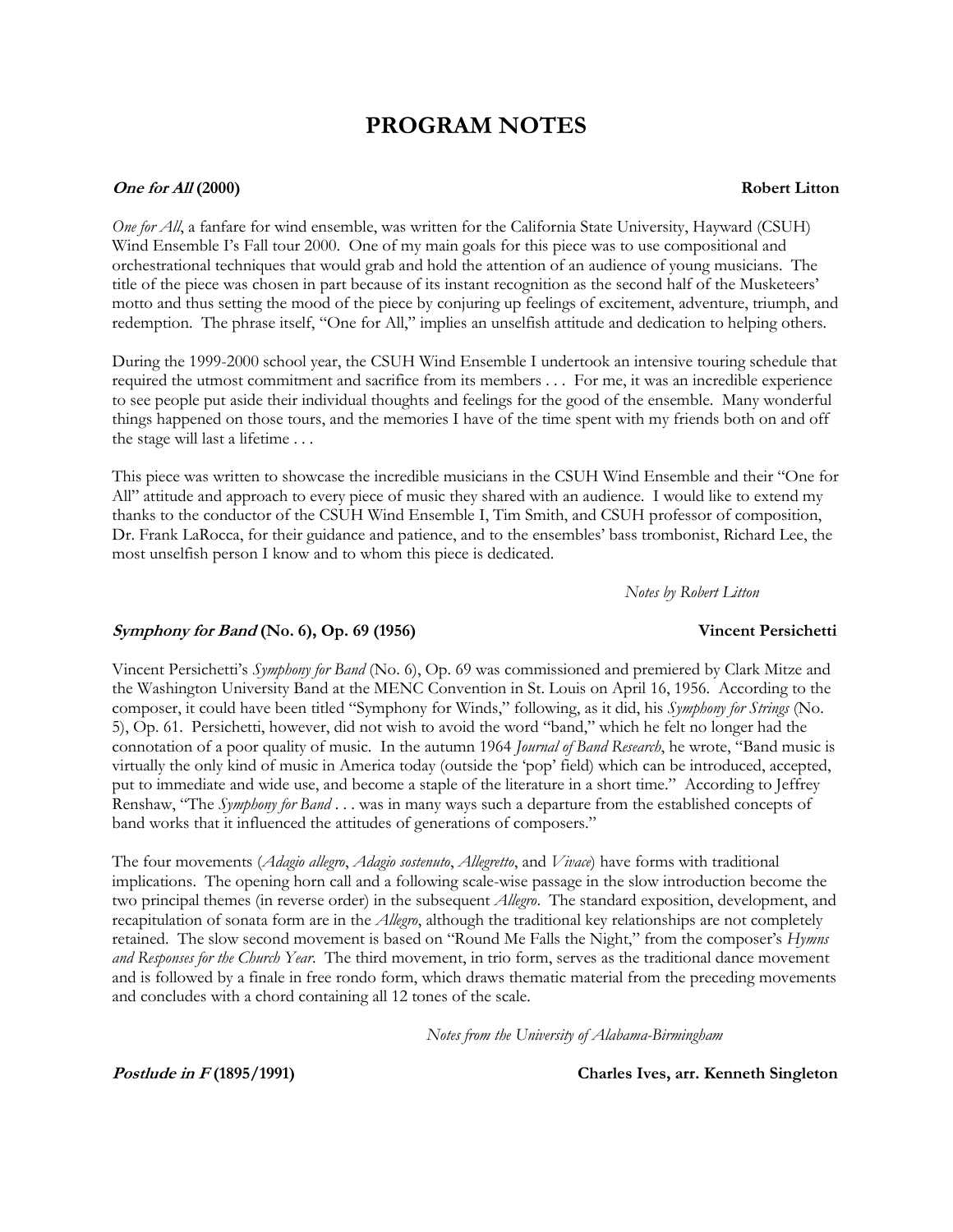The *Postlude in F* dates from the period 1890-92. This was during Ives's prime as a church organist, having composed his famous *Variations on "America"* the same year. It is probable that Ives composed and/or experimented with many organ works that never saw the light of day, but the *Postlude* survived in an orchestration Ives made in a college instrumentation class (1896-97), leading one to conclude that he thought enough of it to rescore it. Although Ives was generally critical of Wagner, the *Postlude in F* bears a strong European imprint that Ives biographer Jan Swafford finds reminiscent of Wagner's *Stegfried Idyll*. We know that European influences were, in part, his own inclinations at the time . . . The setting for band was made by Kenneth Singleton, Director of Bands at the University of Northern Colorado.

*Notes by Kenneth Singleton*

#### **Richard and Renée - II. Floyd's Fantastic Five-Alarm Foxy Frolic (2010) Carter Pann**

*Richard and Renée* is a gift to two friends of the composers, Renée Kershaw and Richard "Dick" Floyd. About the work, the composer writes the following: Contrary to possible assumption, these friends of mine are not a married couple nor do they even live in the same state. The second movement, "Floyd's Fantastic Five-Alarm Foxy Frolic," is a ridiculous title. The generosity Dick Floyd has shown by shepherding me through a couple last-minute commissions makes him a hero of mine. My respect for Dick and all he has achieved in this profession is insurmountable. This joyous ragtime two-step has a lot of fun driving to the final bars . . . the last moment in the piece is over the top!

 *Notes by Carter Pann*

#### **Prayers for a Troubled Nation (2017) Jack Stamp**

*Prayers for a Troubled Nation* was written for the University of Minnesota Wind Ensemble and is dedicated to conductor, Dr. Emily Threinen, on her inaugural year as Director of Bands and was premiered in April of 2017.

When I was approached by Dr. Threinen about the possibility of composing a work, the country was in a state of turmoil. As you might remember, early in the fall of 2016, there were several citizen shootings by police and the shooting of police in what seemed like a rise in incivility. I couldn't believe that America could be so uncivil; it was turning into the "Wild West" again. So, I decided to write *Prayers for a Troubled Nation* as my answer to the senseless violence that occurred in the fall of 2016.

 *Notes by Jack Stamp*

This is my personal tribute to a city I love, and each movement pays homage to some part of the French capital and to other composers who lived, worked, or passed through it – rather as did Ravel in his own tribute to the work of an earlier master in *Le tombeau de Couperin*. Running like a unifying thread through the whole score is the idea of bells – a prominent feature of Paris life. *Pigalle: The Soho of Paris* is a burlesque with scenes cast in the mould of a balletic scherzo – humorous of "Stravinski – meets – Prokofiev" way. It's episodic, but everything is based on the harmonic figuration of the opening. The bells here are car horns and police sirens!

*Notes by Martin Ellerby*

#### **Paris Sketches - II. Pigalle** (1994) Martin Ellerby